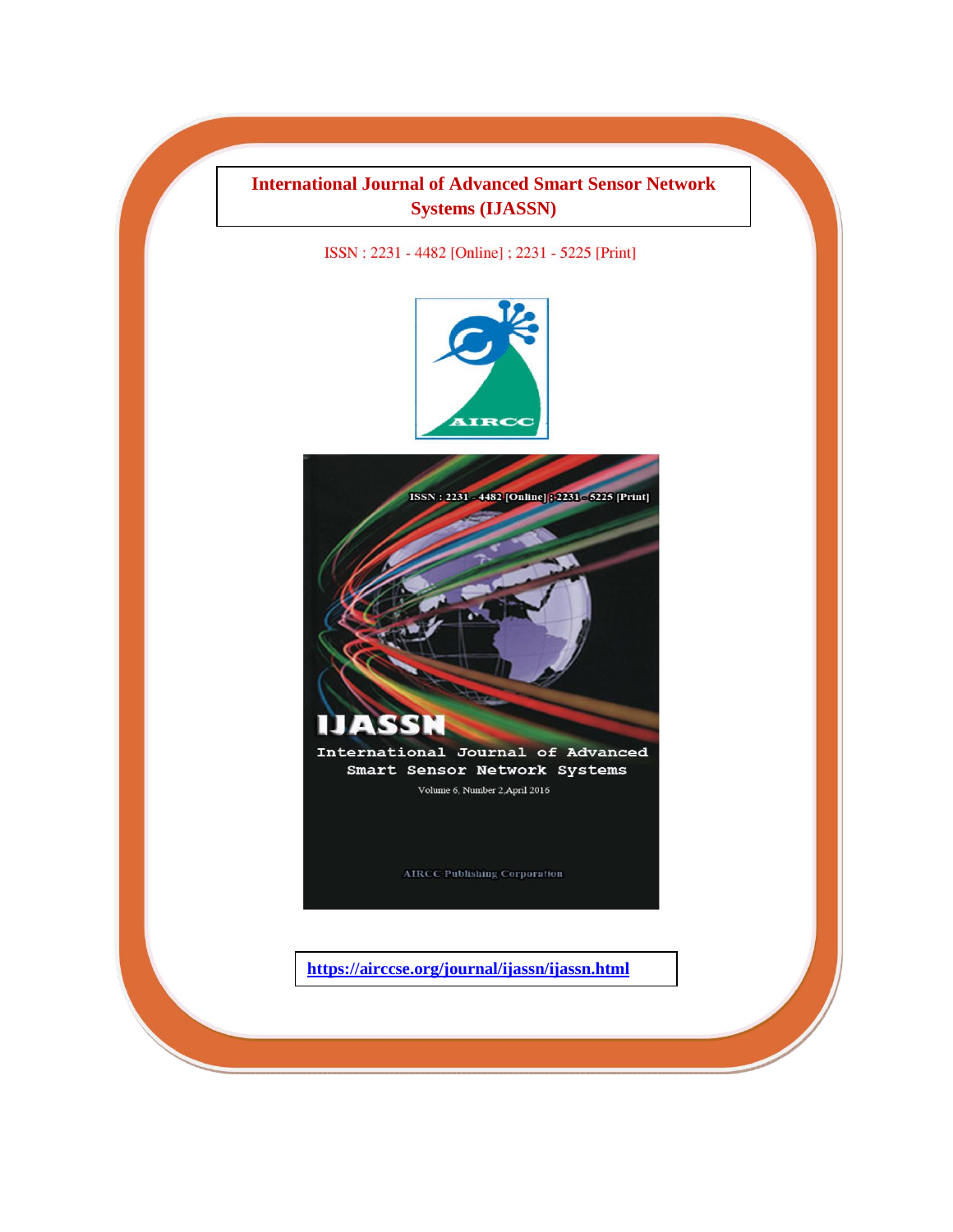## **Scope of the Journal**

With the availability of low cost, short range sensor technology along with advances in wireless networking, sensor networks has become a hot topic of discussion. The International Journal of Advanced Smart Sensor Network Systems is an open access peer-reviewed journal which focuses on applied research and applications of sensor networks. While sensor networks provide ample opportunities to provide various services, its effective deployment in large scale is still challenging due to various factors. This journal provides a forum that impacts the development of high performance computing solutions to problems arising due to the complexities of sensor network systems. It also acts as a path to exchange novel ideas about impacts of sensor networks research..

Authors are solicited to contribute to the journal by submitting articles that illustrate research results, projects, surveying works and industrial experiences that describe significant advances in the areas of machine learning.

## **Topics of Interest**

- Energy-aware sensor network topology control
- Architecture, Algorithms and Complexity Issues
- Sensor Network Tasking and Self-Organization
- Architectures for Sensor Networks
- Performance Evaluation of Sensor Networks
- Theoretical Bounds and Optimization of Sensor Networks
- Underwater and Underground Sensor Networks
- Information Fusion Methods
- Classification Methods
- Performance analysis
- Sensor mobility and task Coordination
- Security, privacy, and data integrity
- Networking / Caching Issues in Sensor Networks
- Managing Resource Constraints
- In-Network Query Processing and Data Storage
- Energy efficient protocols (PHY, MAC, routing, application)
- Lightweight protocols
- Fault tolerance and diagnostics
- Foundations
- Data storage and query processing
- Learning of models from Sensor networks
- Localization and Synchronization in Sensor Networks
- Cooperative Signal Algorithms for Sensor Networks
- Applications in Biology, Manufacturing, Medical Science and Engineering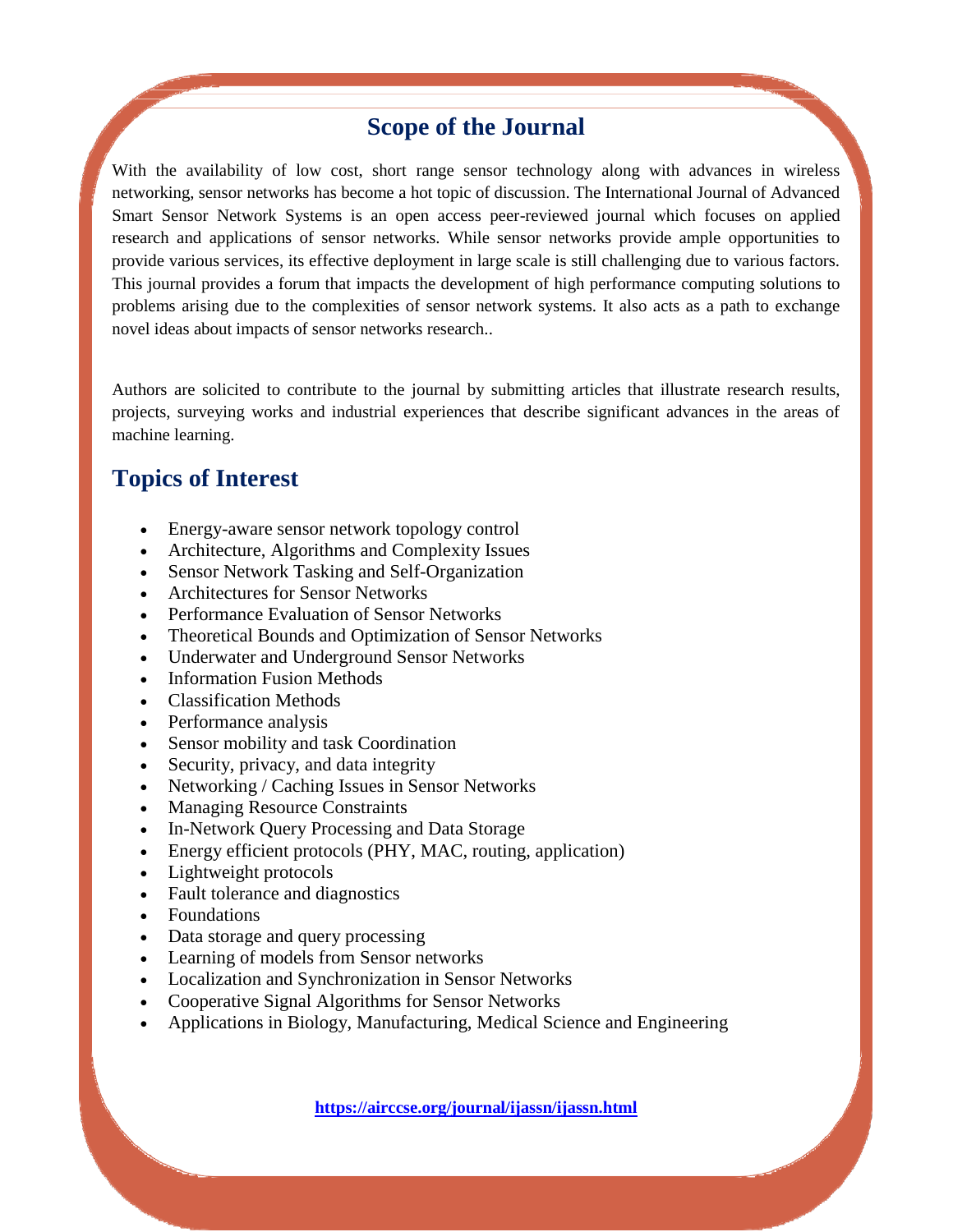## **Members of the Editorial Board**

## **Editor In Chief**

#### **Jagannathan Sarangapani, Missouri University of Science and Technology, USA**

### **Editorial Board Members**

 Agoujil said, University of Moulay Ismail, Morocco Ali Abdrhman Ukasha, University, Libya Andysah Putera Utama Siahaan, Universitas Pembangunan Panca Budi, Indonesia Apala Ray, Research Associate Scientist, India Behnam Dezfouli, University Technology Malaysia, Malaysia Binod Kumar Pattanayak, Siksha O Anusandhan University, India Binu G.S, University of Calicut, India Sridharan D, Anna University, India El arbi abdellaoui alaoui, My Ismail University, Morocco Franco frattolillo, University of Sannio, Italy Geetha G, Anna university, India Purohit G.N, Banasthali University, India Hala Abukhalaf,Palestine Polytechnic University,Palestine Haibo Yi, Shenzhen Polytechnic, China Hemn barzan abdalla, Ministry of education in KRG, Iraq Hyunsung KIm, Kyungil University, Korea Issa Atoum, The World Islamic Sciences and Education University, Jordan Jae Seung Yang, Seoul Women's University, Korea Kuruvilla Mathew,Swinburne University ofTechnology,Malaysia Kire jakimoski, FON University, Republic of Macedonia Latif, Ibn Zohr University, Morocco Marzak bouchra, Hassan II University of Casablanca, Morocco Bhagyaveni M.A, Anna University chennai, India Mohammad Talib, University of Botswana, Botswana Mohammed M. Kadhum, Universiti Utara Malaysia, Malaysiaï/1/2 Md Irfanul Hasan, Graphic Era University, Dehradun Natarajan Meghanathan, Jackson State University, USA Nadhir Ben Halima, Taibah University, Saudi Arabia Neda Enami, Payam Noor University, Iran Padmalochan Bera, University of North Carolina, USA Paulo R M. Maciel, Federal University of Pernambuco, Brazil Pinaki Sarkar, Jadavpur University, India Qingquan Sun, Oakland University, USA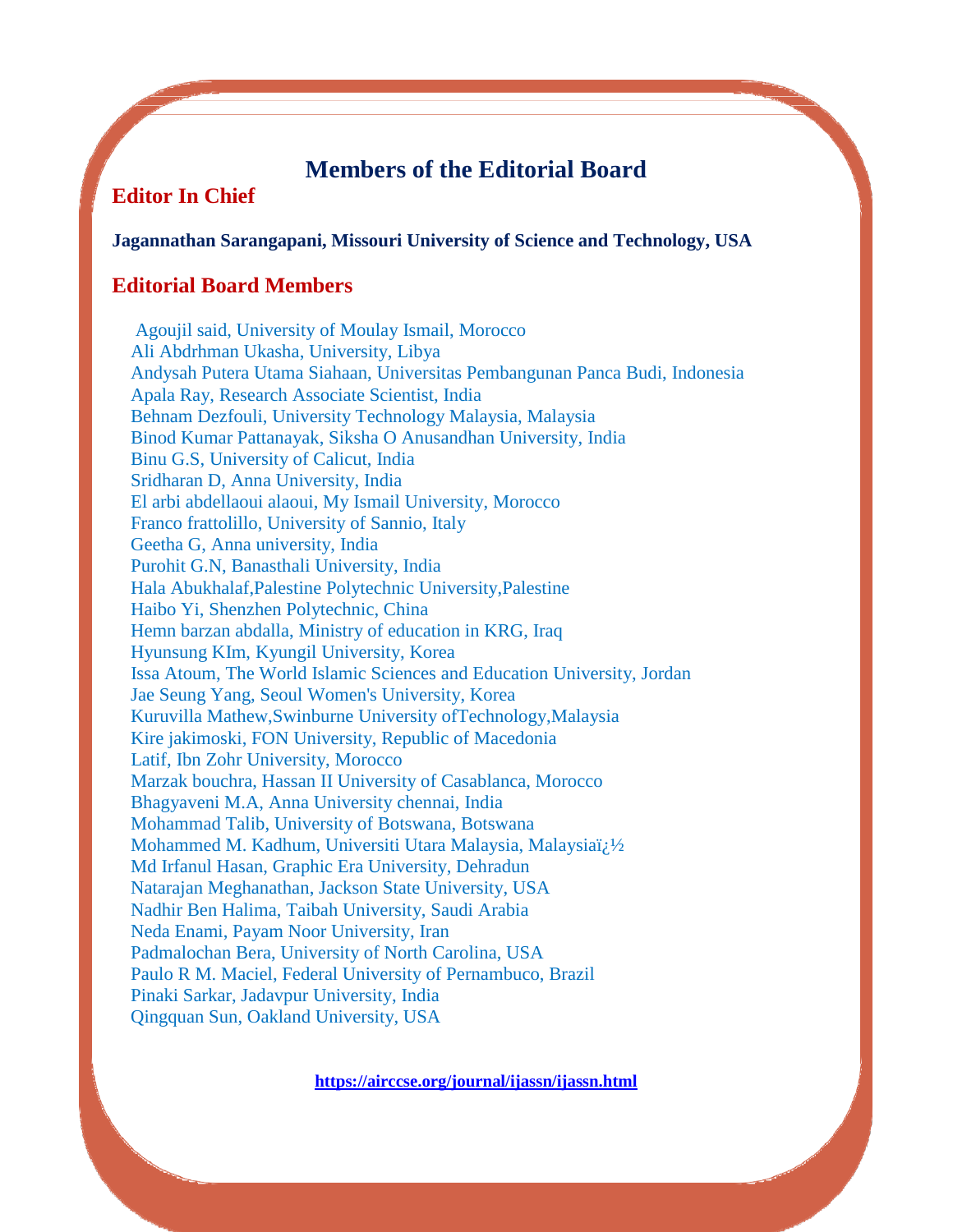Jayakumar S.K.V, Pondichery Central University, India Taruna S, Banasthali University, India Saeed Javanmardi, i<sub>i</sub> 1/2Islamic Azad University, Iran Saed tarapiah, An-najah National University, Palestine Sanjoy Das, Jawaharlal Nehru University, India Sarbani Roy, Jadavpur University, India Satria Mandala, Maliki Islamic State University, Indonesia Shaik Sahil Babu, Jadavpur University, India Shamala Subramaniam, Universiti Putra Malaysia, Malaysia Soon-Geul, Kyung Hee University, Korea Sherin Zafar, Faculty of Engineering Jamia Milia Islamia, India Soufiane elmoumni, Hassan II University of Casablanca, Morocco Subrata Dutta, Jadavpur University, India Sudarshan Patel, Gujarat Technological University, India Toumi hicham, University Hassan II Casablanca, Morocco Vanathi B, Anna University, India Viranjay M. Srivastava, Tshwane University of Technology, South Africa Zeyu Sun, Luoyang Institute of Science and Technology, China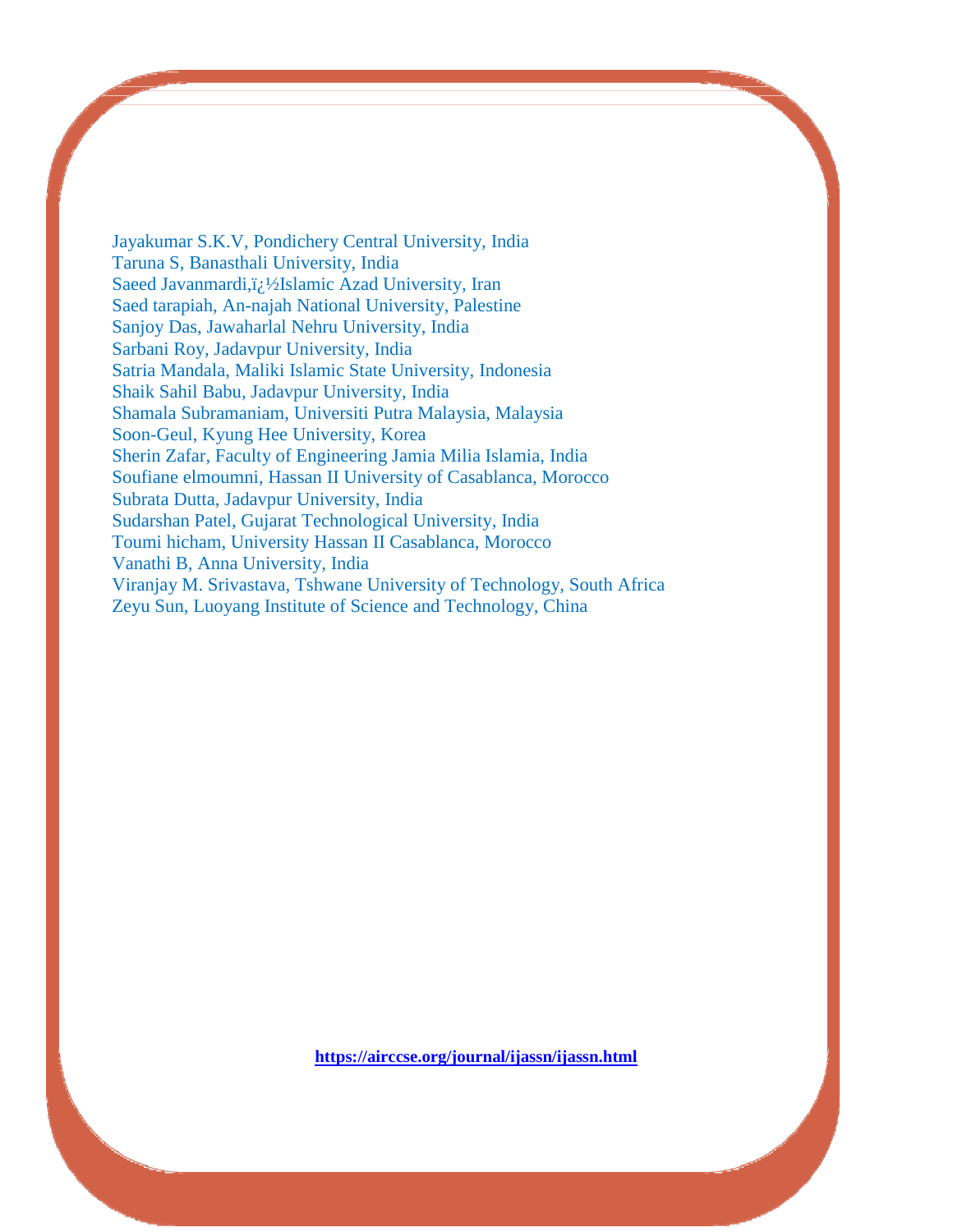## **Paper Submission and Manuscript Preparation Guide**

Authors are invited to submit papers for this journal through **Email: [ijassn@aircconline.com](mailto:ijassn@aircconline.com)** or through **[Submission System](http://coneco2009.com/submissions/imagination/home.html)**. Submissions must be original and should not have been published previously or be under consideration for publication while being evaluated for this Journal. For paper format download the template in this page

#### **[Manuscript Template](https://airccse.org/journal/aircc_template.doc)**

### **Review Process**

Submissions are accepted for review with the understanding that the same work has been neither submitted to, nor published in, another publication. Simultaneous submission to other publications will result in immediate rejection of the paper. Papers are not within the journal scope will be rejected immediately after the pre review process

All manuscripts will be subject to a well established, fair, unbiased peer review and refereeing procedure, and are considered on the basis of their significance, novelty and usefulness to the Journals readership. The reviewing structure will always ensure the anonymity of the referees  $\&$ it will be reviewed by 3 experts in the field. The review output will be one of the following decisions:

1. Accept

.

- 2. Accept with minor changes
- 3. weak Accept with major changes
- 4. Reject

The review process may take approximately **two ~three** months to be completed. The Editor reserves the right to reject a paper if it does not meet the aims and scope of the journal, it is not revised well.

### **Copy Right Form**

After submitting final manuscript, you can get copy right form from Journal secretary

### **Contact Us**

**Here's where you can reach us : [ijassnjournal1@yahoo.com](mailto:ijassnjournal1@yahoo.com) (or) [ijassn@aircconline.com](mailto:ijassn@aircconline.com)**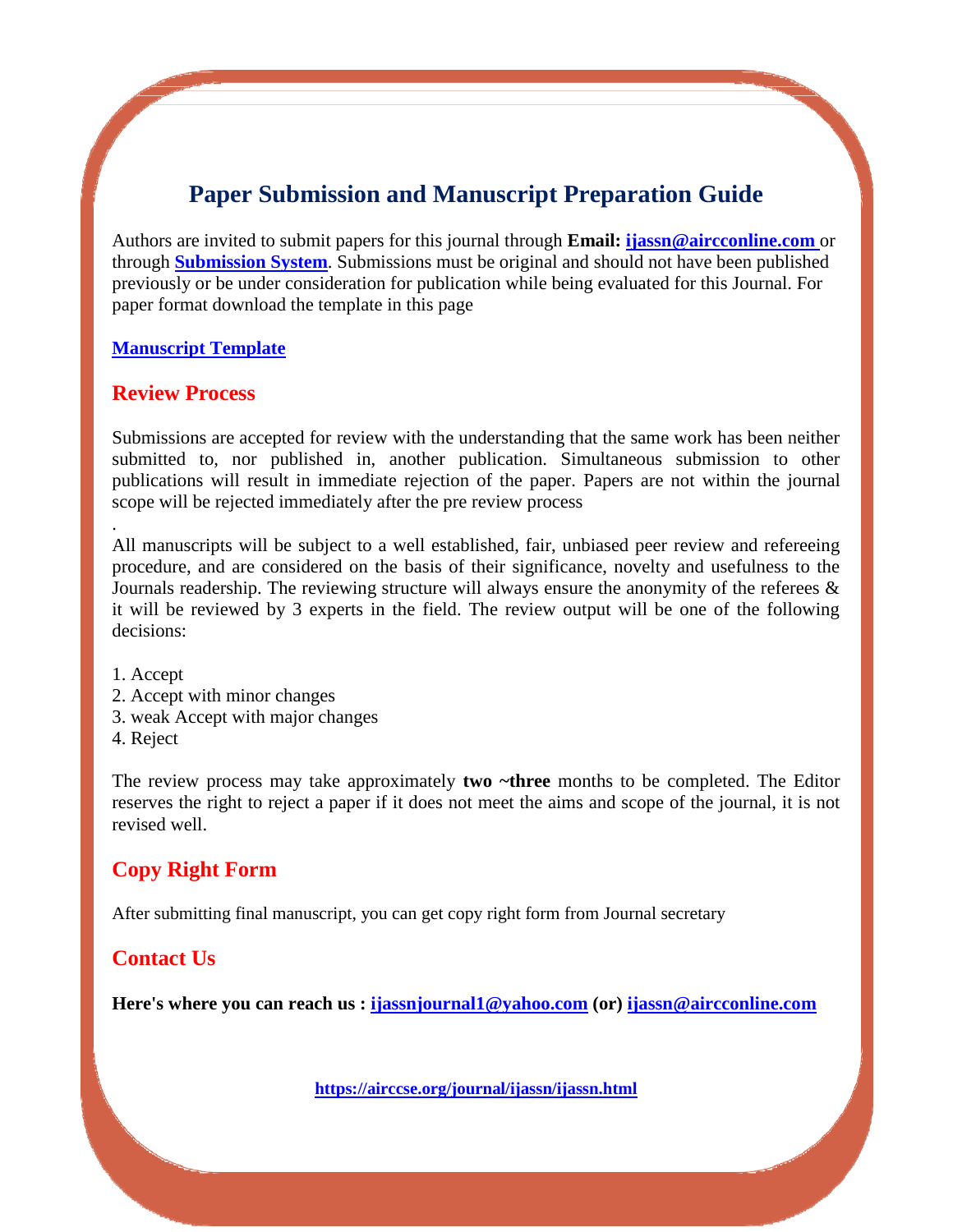## **INDEXING**

### **Abstracting & Indexing Services:**

The Ariticles of IJASSN are Indexed / Abstracted in the following index services :



**ISSN : 2231- 5225 e-ISSN : 2231 – 4482 doi : 10.5121/ijassn**

**<https://airccse.org/journal/mlaij/index.html>**